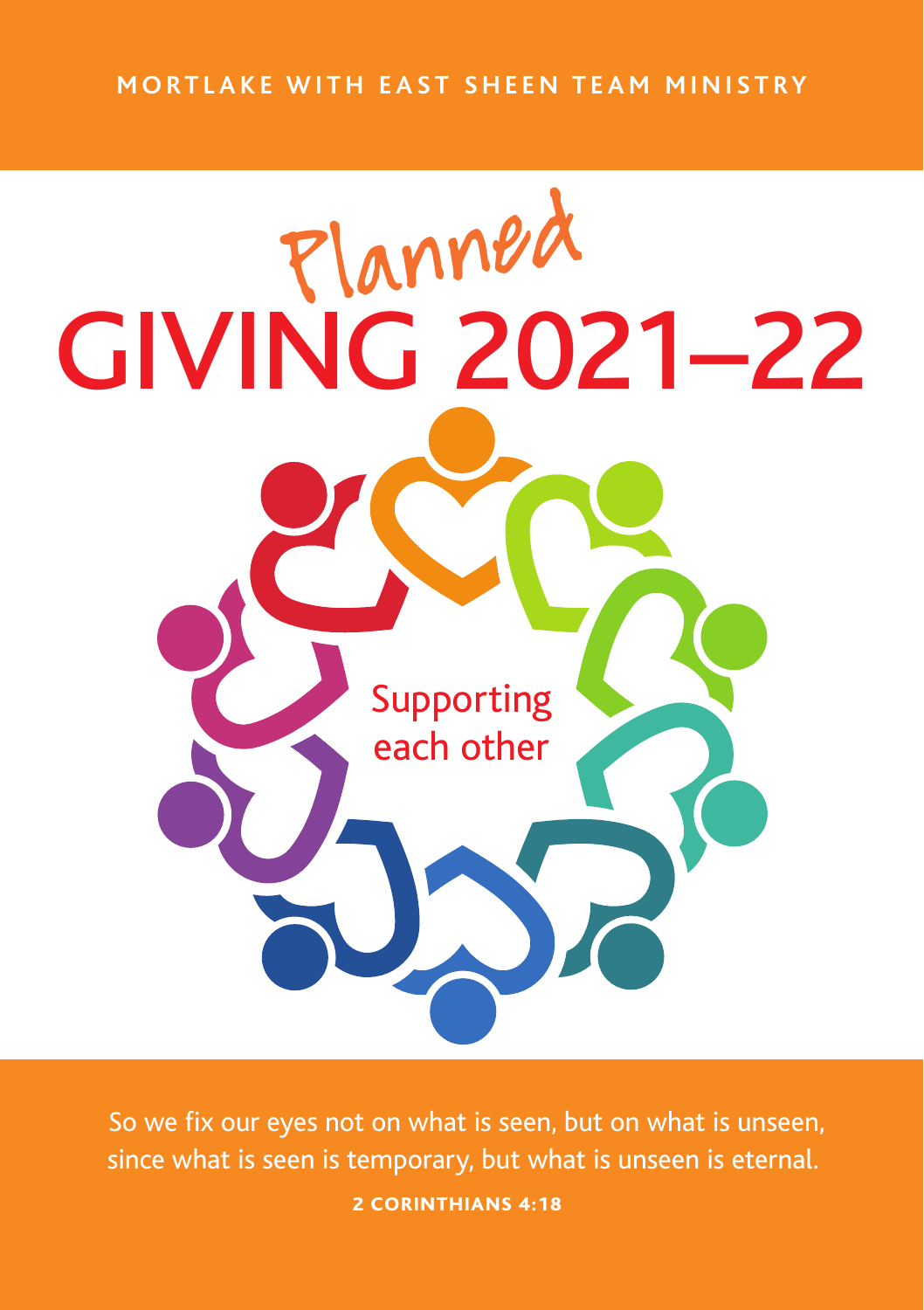# Planned Giving 2021–22

It has been 20 months since March 2020 when the severity of the Covid-19 global pandemic became widely known. This has presented each of us with challenges.

The churches in our parish, the diocese and elsewhere have also been affected by these challenges. Our churches have responded to support not just our members but also the wider community. Weekly services have been video streamed. Virtual coffee meetings have been arranged. The churches have been open, and supervised, for specified times providing a quiet place for those who needed a place to pray or think. The gardens of our churches have been maintained and open to all. For some these gardens provided a safe place outside their homes. Many members of the congregation have continued to support charitable groups such as Glass Door. The clergy have provided invaluable pastoral support.

Each of these activities demonstrates the continued relevance of the church in today's society. However, each activity has been given extra relevance in this situation.

The continuation of many of these activities would not have been possible without the generosity of those who support the church, including financially. Critical to our financial wellbeing is the parish's Planned Giving Scheme. These donations provide the majority of the parish's revenue. Their regularity makes it possible for our churches to plan with confidence that money will be available in the future, even in the depth of a global pandemic, when other sources of income such as room hire may have been reduced. They also allow us to contribute to the wider diocese, supporting the church's work in less well-off areas. Those who give on a less regular, yet also committed, way also support the activities of the church and we are also grateful for their generosity.

The pandemic will have affected each of us and our households in differing ways. Some may have benefitted. Some are likely to face difficulty. We also have much to be thankful for. Our giving is one of the ways in which we can give expression to our thankfulness. Please consider your own financial position carefully when reviewing your financial commitment to the parish. If you are not a member of the planned giving scheme, please consider joining. Your commitment will allow us to continue to make a real difference to the communities that we serve.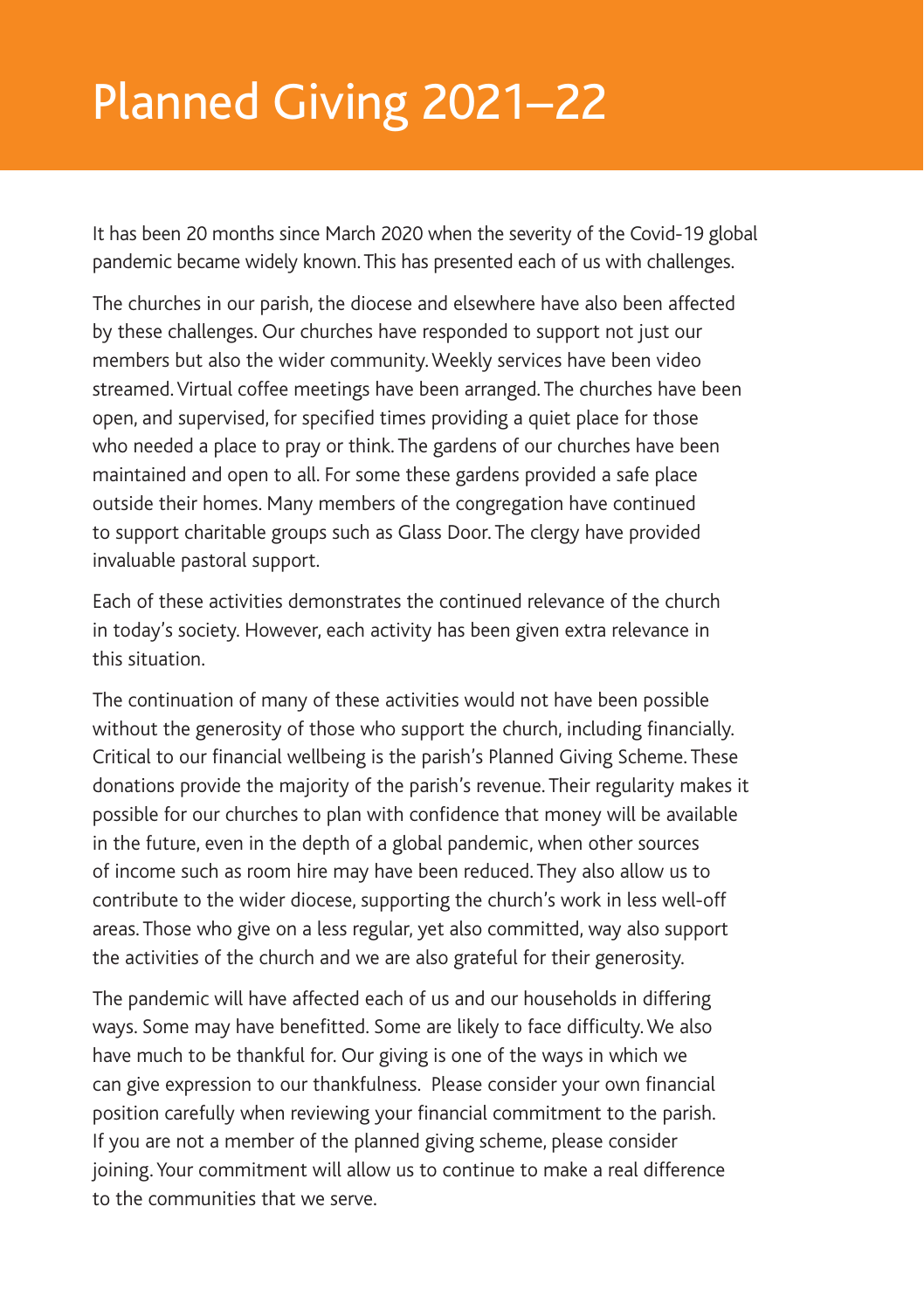## Likely outcome from the parish General Accounts for 2021

## Income highlights

- Total amount raised by Planned Giving, including gift aid: £330,000 (5% decrease expected)
- Other donations and collections (excluding legacies): £15,000
- Vernon Road letting income: £20,000

## Expenses highlights

- Payment to parish support fund: £283,000
- Clergy stipend contribution: £10,500
- Mission: £21,000
- Running expenses, staff costs, insurance, house and church upkeep: £65,000

## Overall outcome

Earlier in the year the PCC approved the annual budget for 2021 showing a £2,000 deficit. The latest estimate is that we will incur a deficit in the order of £10,000.

## **Observation**

The Parish is forecasting a deficit for the second year running – this has happened in the past but we have a habit of bouncing back and we have reasonable reserves so there is no need to panic! But your continued (and in some cases new) support is really important for now and for the future – many thanks again for your donations from everyone in the Parish. It's the Planned Giving Scheme that gives us confidence. The figures given above are estimates, for more detail on the actual historic finances please contact the Parish Office for a copy of the 2020 Accounts.

## If you are not in the Planned Giving scheme, please join.



## Have you considered including the church in your will?

A legacy to the church would help the parish continue its important work. NONE OF US IS GETTING ANY YOUNGER!